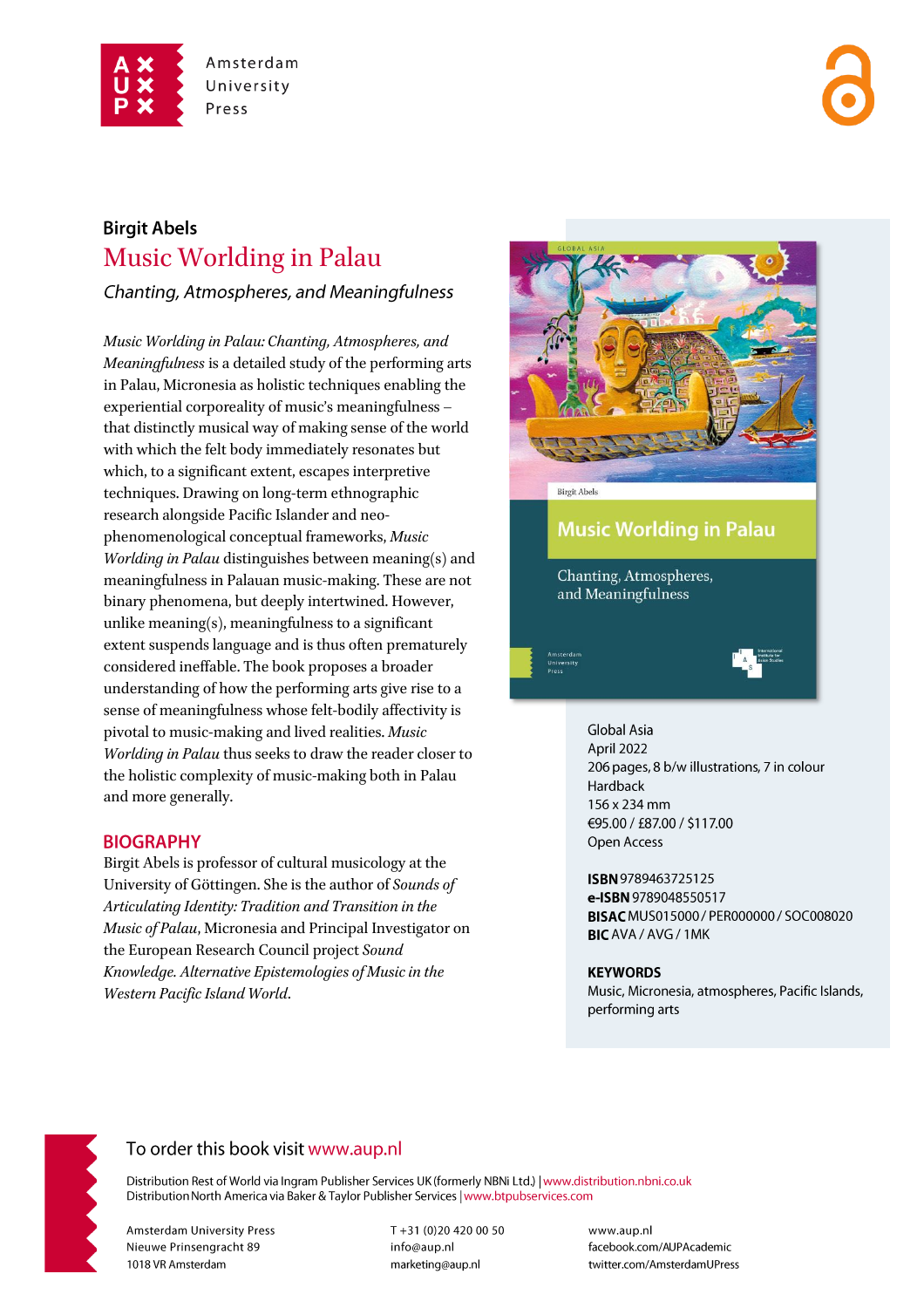

# **TABLE OF CONTENTS**

#### **Acknowledgments**

#### **Music Worlding in Palau: An Introduction**

Meaningfulness Music Worlding Intensity Atmospheres This Book Music Worlding in Palau Music Worlding in Palau: The Background

#### **1 Latmikaik's Children and Their Music**

Palau North Atlantic narratives of Palauan history Meaningfulness Schmitz on Meaningfulness Surfaceless: Beyond the Binaries Musical Meaning | Musical Meaningfulness Musical Meaningfulness and Atmospheres

#### **2 Vaguely Specific: Resonant Historicity with Chesóls**

Chesols Meaningfulness Suggestions of Motion Sound's History Lives on Intensity: A Closer Look Musical Meaningfulness as Latently Historical Conclusion

### **3 Listening with the Dancing Body: Ruk and Movement's Incipiency**

A Sense of Klebelau: Going through the Motions The Body Complex and Sound Schmitz and the Threshold Preacceleration | Suggestions of Motion

# To order this book visit www.aup.nl

Distribution Rest of World via Ingram Publisher Services UK (formerly NBNi Ltd.) | www.distribution.nbni.co.uk Distribution North America via Baker & Taylor Publisher Services | www.btpubservices.com

**Amsterdam University Press** Nieuwe Prinsengracht 89 1018 VR Amsterdam

T+31 (0)20 420 00 50 info@aup.nl marketing@aup.nl

www.aup.nl facebook.com/AUPAcademic twitter.com/AmsterdamUPress